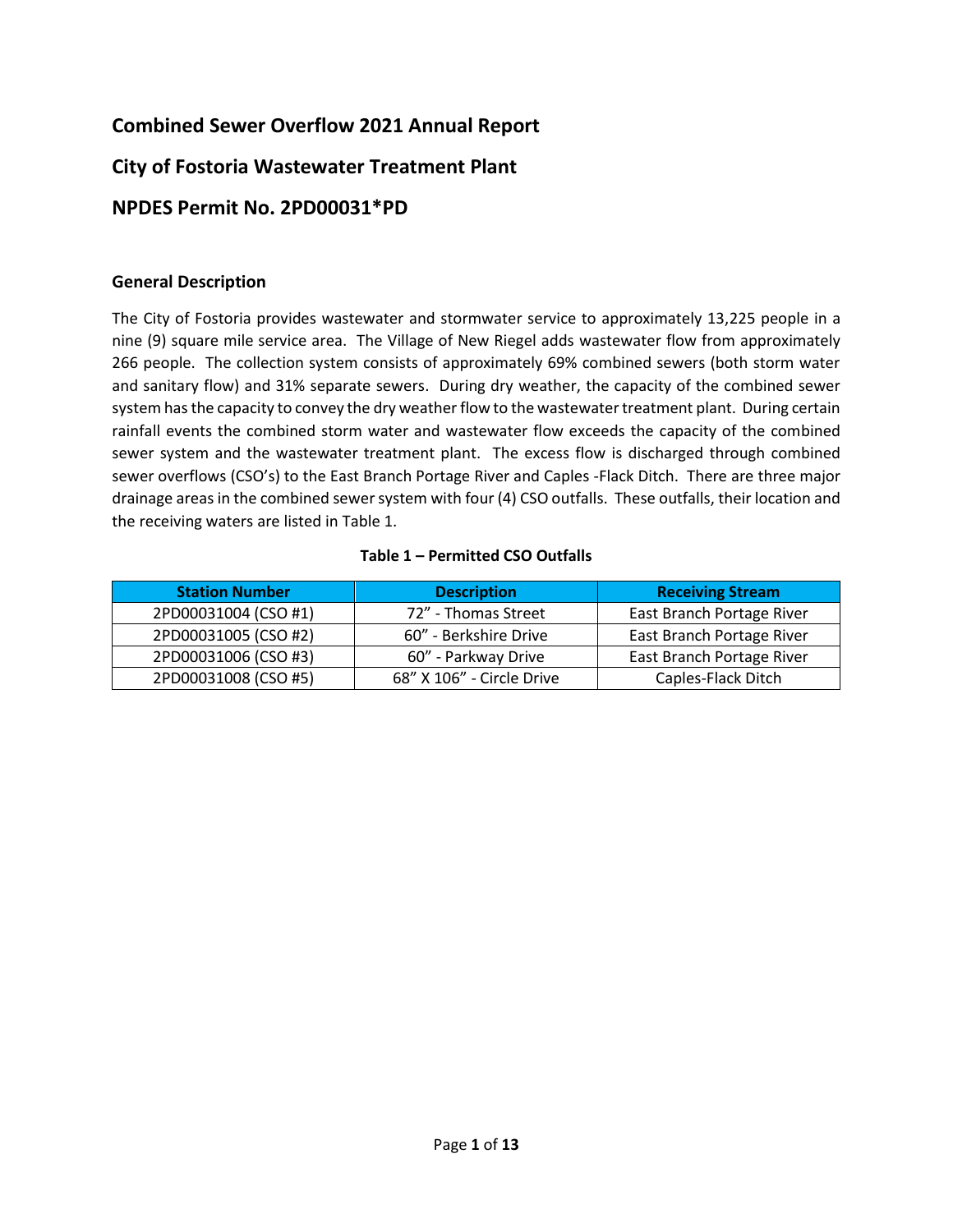### **Long Term Control Plan**

The City has developed a Long-Term Control Plan (LTCP) to improve the water quality in the receiving streams by eliminating 85% of the CSO's observed and to limit the overflow events to four (4) per year for the average year. The LTCP is a 20-year, \$40 million plan consisting of seven major projects. Two (2) of the seven projects have been completed and three (3) have been started. These projects are summarized in Table 2.

| Project        | <b>CSO LTCP Component</b>      | <b>Estimated</b> | <b>Start Date</b> | <b>End Date</b> | <b>CSO Removal</b> |
|----------------|--------------------------------|------------------|-------------------|-----------------|--------------------|
|                |                                | <b>Cost</b>      |                   |                 | (MG)               |
| $1*$           | <b>WWTP Upgrades (Final</b>    | \$5,090,000      | 01/01/2011        | 12/31/2013      | 0                  |
|                | Clarifiers/Digester)           |                  |                   |                 |                    |
| $2*$           | Large Diameter Sewer           | \$5,170,000      | 01/01/2011        | 12/31/2014      | 105                |
|                | Cleaning                       |                  |                   |                 |                    |
|                |                                |                  |                   |                 |                    |
| $3*$           | CSO No. 1 Weir Raising and     | \$1,950,000      | 01/01/2016        | 12/31/2021      | 76                 |
|                | Backwater                      |                  |                   |                 |                    |
| $4***$         | WWTP Upgrades - Phase 2        | \$13,740,000     | 01/01/2020        | 09/20/2021      | 20                 |
|                | (Headworks, Grit Chamber,      |                  |                   |                 |                    |
|                | Controls, Screw Pumps)         |                  |                   |                 |                    |
| $5***$         | CSO No. 2 and CSO #3           | \$10,165,215     | 04/01/2017        | 12/31/2024      | 150                |
|                | Elimination and Structure      |                  |                   |                 |                    |
|                | Modification                   |                  |                   |                 |                    |
| 6              | CSO No. 5 Elimination and      | \$2,310,000      | 01/01/2025        | 12/31/2027      | 24                 |
|                | Structure Modification (Weir,  |                  |                   |                 |                    |
|                | Separation, Backflow)          |                  |                   |                 |                    |
| $\overline{7}$ | <b>CSO Reduction and River</b> | \$2,060,000      | 01/01/2028        | 12/31/2029      | 300                |
|                | <b>Intrusion Mitigation</b>    |                  |                   |                 |                    |
|                | .                              |                  |                   |                 |                    |

|  | Table 2 - CSO LTCP Estimated Cost and Schedule Summary |  |
|--|--------------------------------------------------------|--|
|--|--------------------------------------------------------|--|

\* Project Completed

\*\* Project Started, WWTP Phase 2 Upgrades is currently under construction. Project duration was extended due to removal of unknown lime sludge and biosolids discovered during construction, weather, labor shortages due to COVID-19 and material and supply chain issues due to COVID-19. Current substantial completion date is 05/02/2022.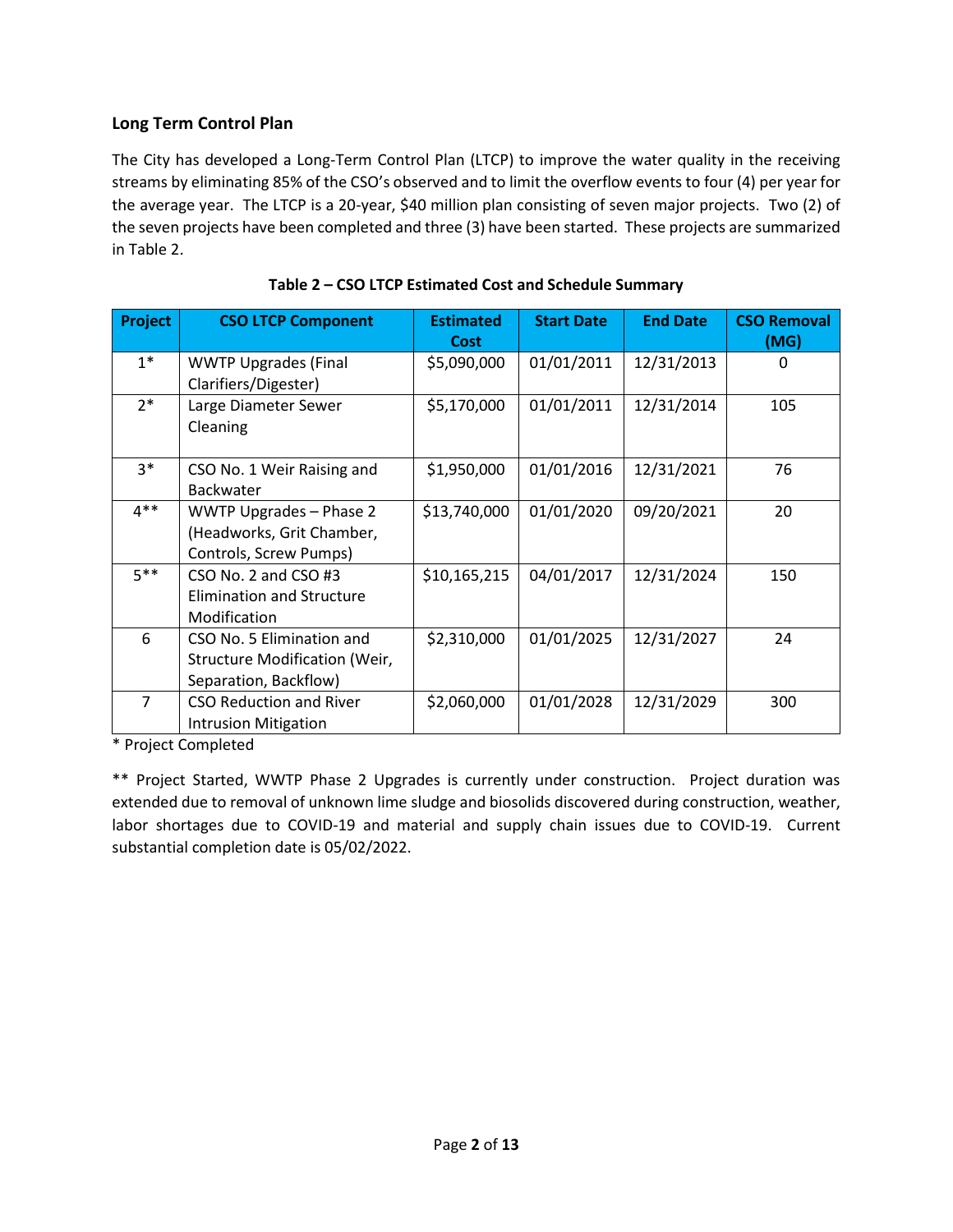#### **Nine Minimum Controls**

The EPA has established nine minimum controls for the correction of CSO's. The City has implemented those controls as follows:

1. Proper Operation and Maintenance for the Collection System and the Combined Sewer Overflow Points

The City operates and maintains the wastewater treatment plant and the collection system. The City cleans and televises the collection system on a routine basis. CSO outfalls are checked daily and throughout wet weather events.

2. Maximum Use of the Collection System for Storage

Routine cleaning of the collection system maximizes the storage in the existing collection system.

3. Review and Modification of Pretreatment Requirements to Minimize the Impact of Non-domestic Discharges from Combined Sewer Overflows

The City has an industrial pretreatment program in place. This program is currently under review for potential modification. Most industrial users are currently in compliance. There have been minor violations that have not impacted the collection system.

4. Maximize the Capabilities of the POTW to Treat Wet Weather Flows and Maximize Wet Weather Flow to the POTW within the Limits of the Plant's Capabilities.

The wastewater treatment plant has two influent screw pumps which are rated at 12.7 MGD each. The wastewater plant is rated for an average of 8.25 MGD and a maximum of 12.7 MGD limiting the influent pumping to the use of one screw pump at a time. The plant can treat the maximum flow while remaining in compliance with its NPDES permit.

5. Prohibit Dry Weather Overflows

The CSO outfalls are inspected daily during dry weather and have revealed no indication of dry weather overflows.

6. Control of Solid and Floatable Materials in CSO Discharges

Catch basins are inspected and cleaned regularly. Street sweeping is performed on a weekly basis from March 1 to November 1. Known problem areas are inspected and cleaned more frequently as needed.

7. Pollution Prevention

Catch basins are inspected and cleaned regularly. Street sweeping is performed on a weekly basis from March 1 to November 1. Known problem areas are inspected and cleaned more frequently as needed.

8. Public Notification to Ensure the public Receives Adequate Notification of CSO Occurrences and Impacts.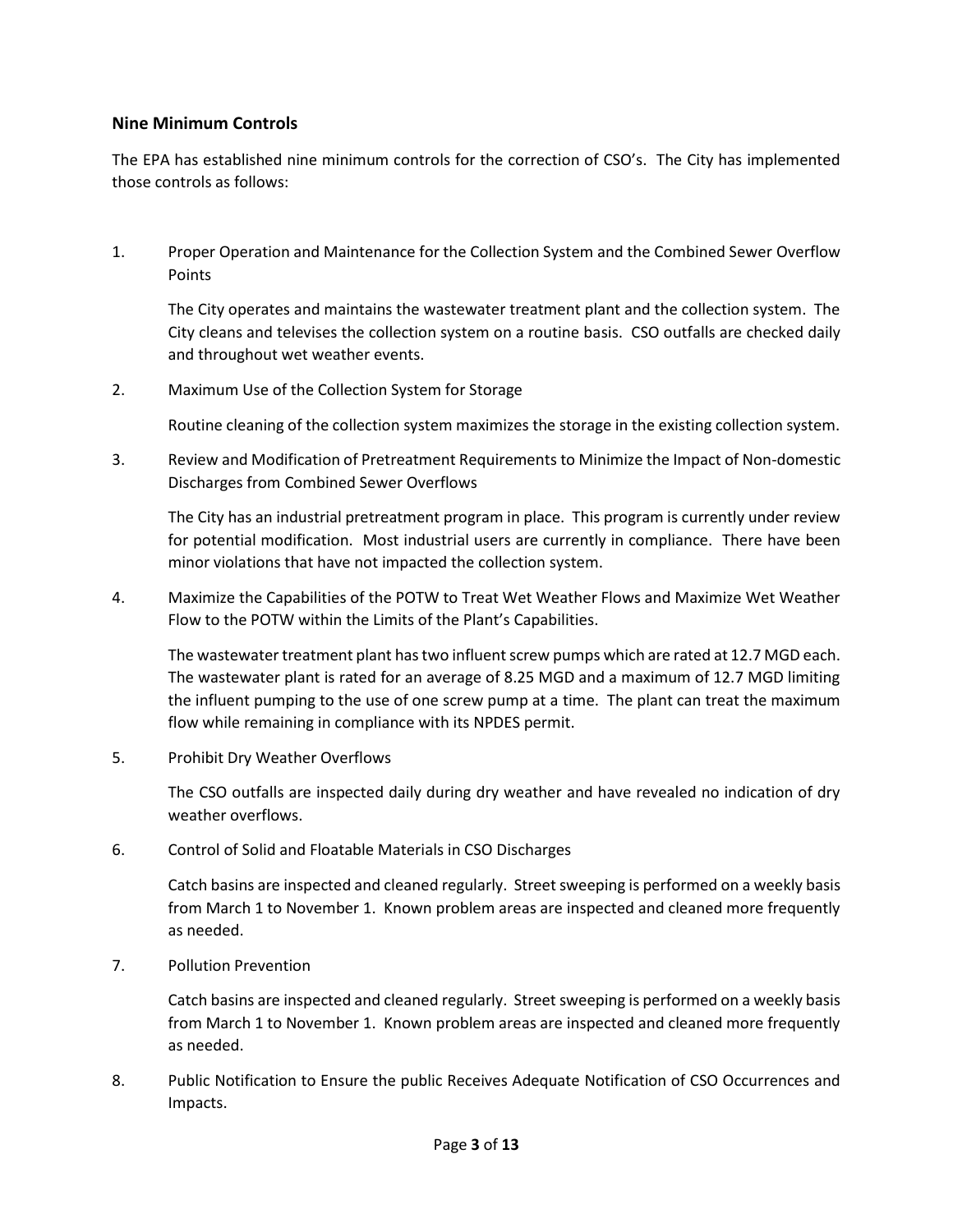In November of 2018, the City implemented a CSO Notification Plan in accordance with the US EPA's Public Notification Requirements for Combined Sewer Overflows to the Great Lakes. Signs are also posted at the outfall locations.

9. Monitoring to Effectively Characterize CSO Impacts and the Efficacy of CSO Controls

CSO's #1, #2 and #3 are equipped with level sensors that record overflow events and volume of CSO discharge. In accordance with the City's NPDES permit, samples are taken once per month and tested for cBOD and Total Suspended Solids (TSS). CSO #5 is inspected during dry and wet weather flows. No discharges have occurred from this CSO within the last year. The discharge volume is estimated based on the size of the outlet pipe.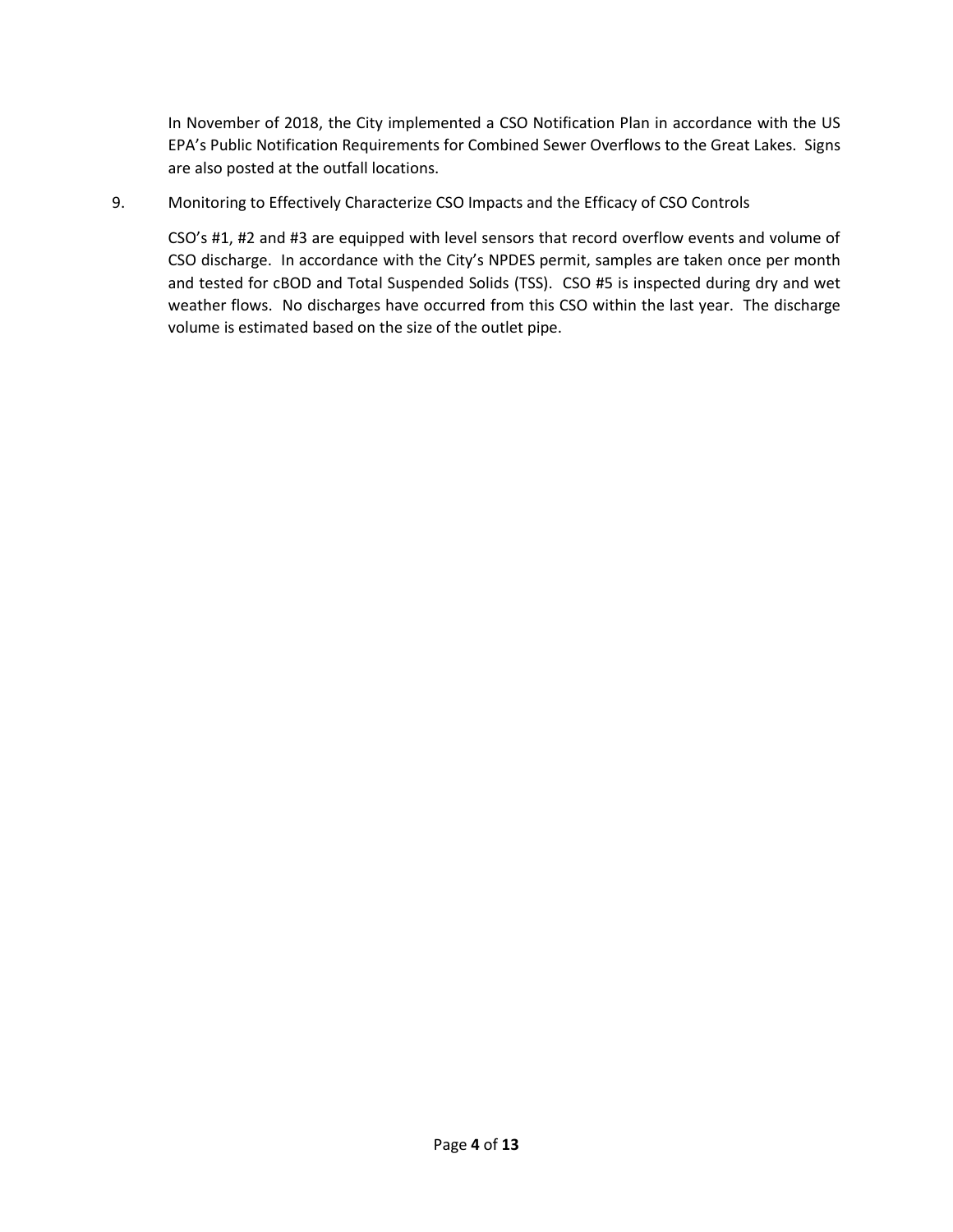#### **Public Access**

Discharges from CSO's have the potential to impact public access areas in recreational waters. Table 3 identifies public areas that may be impacted by CSO events.

| <b>Station Number</b> | <b>Description</b>        | <b>Potential Impacted Public Parks</b> |
|-----------------------|---------------------------|----------------------------------------|
| 2PD00031004 (CSO #1)  | 72" - Thomas Street       | Portage Park                           |
| 2PD00031005 (CSO #2)  | 60" - Berkshire Drive     | Portage Park                           |
| 2PD00031006 (CSO #3)  | 60" - Parkway Drive       | Portage Park                           |
| 2PD00031008 (CSO #5)  | 68" X 106" - Circle Drive | None                                   |

#### **Table 3 – Potential Impacted Public Access Areas**

#### **CSO Event Information and Annual Summary**

Tables 4, 5 and 6 contain detailed information about the CSO occurrences from January 1, 2021 through December 31, 2021. This information includes overflow event dates, duration, rainfall and overflow volumes. A summary of the monthly and annual totals of overflow volumes, rainfall and number of events are included as well. For further information regarding this report please direct questions through the Safety Service Director's office at (419) 435-2561 or ssd@fostoriaohio.gov.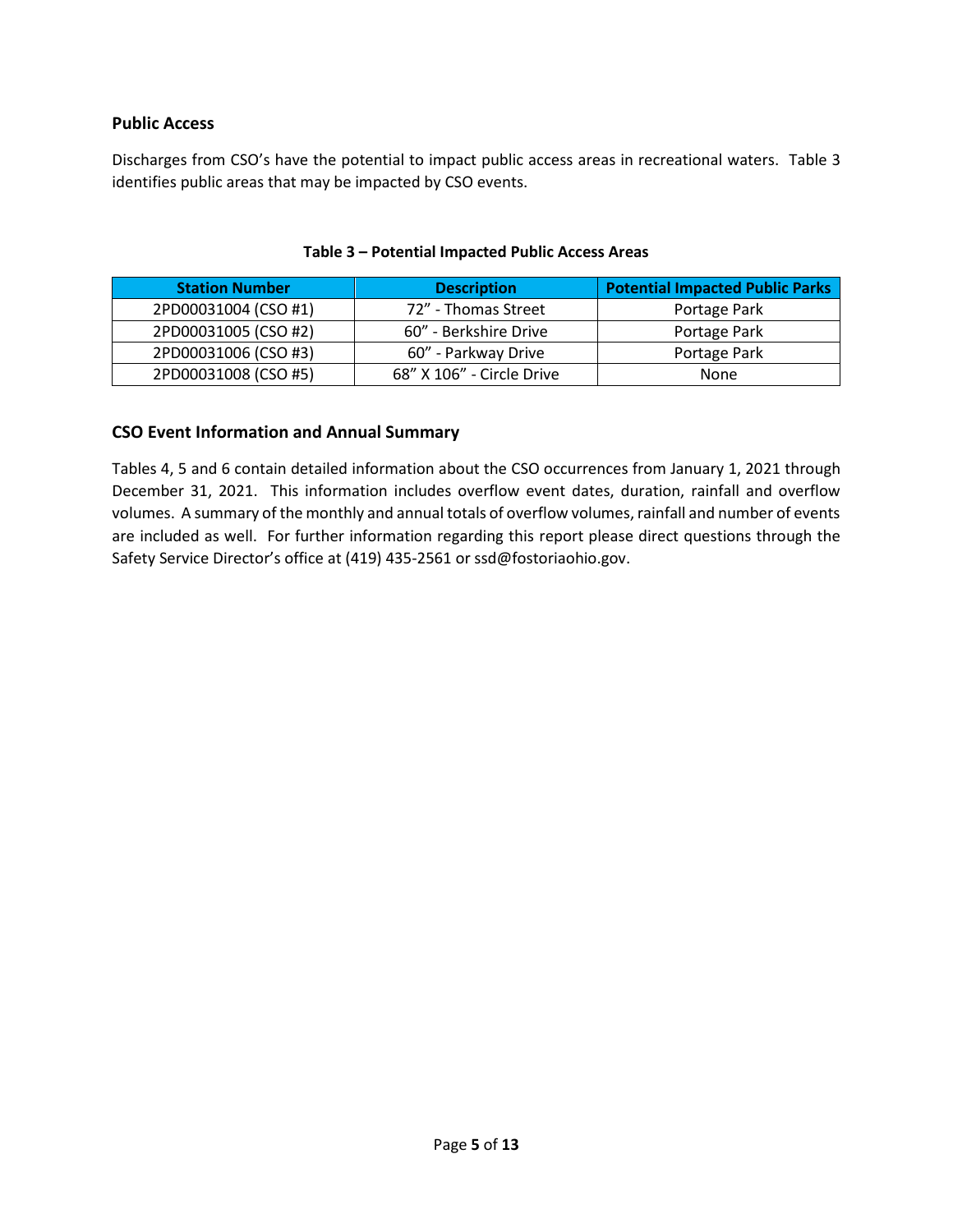#### **Table 4 – CSO Event Information**

| Date      | <b>Station</b><br><b>Number</b> | Occurrence   | Event<br><b>Start</b><br><b>Time</b> | Event<br><b>Stop</b><br><b>Time</b> | <b>Duration</b><br>(Hours) | Volume<br>(MG) | Cause of<br><b>Discharge</b> | Precipitation<br>(Inches) |
|-----------|---------------------------------|--------------|--------------------------------------|-------------------------------------|----------------------------|----------------|------------------------------|---------------------------|
| 1/1/2021  | 2PD00031004<br>(CSO #1)         | 1            | 1:45 PM                              | 12:00 AM                            | 10.25                      | 6.05           | Precipitation                | 0.68                      |
| 1/2/2021  | 2PD00031004<br>(CSO #1)         |              | 12:00 AM                             | 5:10 AM                             | 5.17                       | 0.70           | Precipitation                | 0.07                      |
| 1/1/2021  | 2PD00031005<br>(CSO#2)          | $\mathbf{1}$ | 1:30 PM                              | 9:58 PM                             | 8.48                       | 1.73           | Precipitation                | 0.68                      |
| 1/2/2021  | 2PD00031005<br>(CSO #2)         |              | 12:00 AM                             | 7:30 AM                             | 7.50                       | 0.14           | Precipitation                | 0.07                      |
| 1/1/2021  | 2PD00031006<br>(CSO#3)          | $\mathbf{1}$ | 12:30 AM                             | 1:00 AM                             | 0.50                       | 0.00           | Precipitation                | 0.68                      |
| 2/23/2021 | 2PD00031004<br>(CSO #1)         | $\mathbf{1}$ | 4:30 PM                              | 6:30 PM                             | 2.00                       | 0.00           | Precip/Snow<br>Melt          | 0.08                      |
| 2/24/2021 | 2PD00031004<br>(CSO #1)         | $\mathbf{1}$ | 2:50 PM                              | 11:59 PM                            | 9.16                       | 0.28           | Precip/Snow<br>Melt          | 0.00                      |
| 2/25/2021 | 2PD00031004<br>(CSO #1)         | 1            |                                      | 12:00 AM                            |                            | 0.00           | Precip/Snow<br>Melt          | 0.00                      |
| 2/27/2021 | 2PD00031004<br>(CSO #1)         | $\mathbf{1}$ | 7:00 AM                              | 10:19 AM                            | 3.33                       | 0.01           | Precip/Snow<br>Melt          | 0.00                      |
| 2/24/2021 | 2PD00031005<br>(CSO#2)          | $\mathbf{1}$ | 2:55 PM                              | 6:11 PM                             | 3.28                       | 0.04           | Precip/Snow<br>Melt          | 0.00                      |
| 2/25/2021 | 2PD00031005<br>(CSO#2)          | $\mathbf{1}$ | 5:45 AM                              | 10:04 AM                            | 4.33                       | 0.01           | Precip/Snow<br>Melt          | 0.00                      |
| 2/27/2021 | 2PD00031005<br>(CSO#2)          | $\mathbf{1}$ | 6:05 AM                              | 1:24 PM                             | 7.33                       | 0.05           | Precip/Snow<br>Melt          | 0.16                      |
| 2/28/2021 | 2PD00031005<br>(CSO#2)          | $\mathbf{1}$ | 12:00 AM                             | 6:34 AM                             | 6.58                       | 0.01           | Precip/Snow<br>Melt          | 0.09                      |
| 3/18/2021 | 2PD00031004<br>(CSO #1)         | $\mathbf{1}$ | 2:50 PM                              | 8:24 PM                             | 5.58                       | 0.73           | Precipitation                | 0.84                      |
| 3/26/2021 | 2PD00031004<br>(CSO #1)         | $\mathbf{1}$ | 1:35 AM                              | 6:39 AM                             | 5.08                       | 1.78           | Precipitation                | 0.70                      |
| 1/31/2021 | 2PD00031005<br>(CSO#2)          | $\mathbf{1}$ | 12:00 PM                             | 12:14 PM                            | 0.24                       | 0.00           | Precipitation                | 0.00                      |
| 3/18/2021 | 2PD00031005<br>(CSO #2)         | 1            | 1:35 PM                              | 5:53 PM                             | 4.30                       | 0.45           | Precipitation                | 0.84                      |
| 3/26/2021 | 2PD00031005<br>(CSO#2)          | $\mathbf{1}$ | 1:20 AM                              | 4:05 AM                             | 2.75                       | 1.71           | Precipitation                | 0.70                      |
| 3/26/2021 | 2PD00031006<br>(CSO#3)          | 1            | 1:30 AM                              | 2:15 AM                             | 0.75                       | 0.75           | Precipitation                | 0.70                      |
| 4/10/2021 | 2PD00031004<br>(CSO #1)         | 1            | 8:15 PM                              | 11:45 PM                            | 3.50                       | 1.34           | Precipitation                | 0.89                      |
| 4/11/2021 | 2PD00031004<br>(CSO #1)         | 1            | 12:00 AM                             | 2:34 AM                             | 2.58                       | 0.12           | Precipitation                | 0.44                      |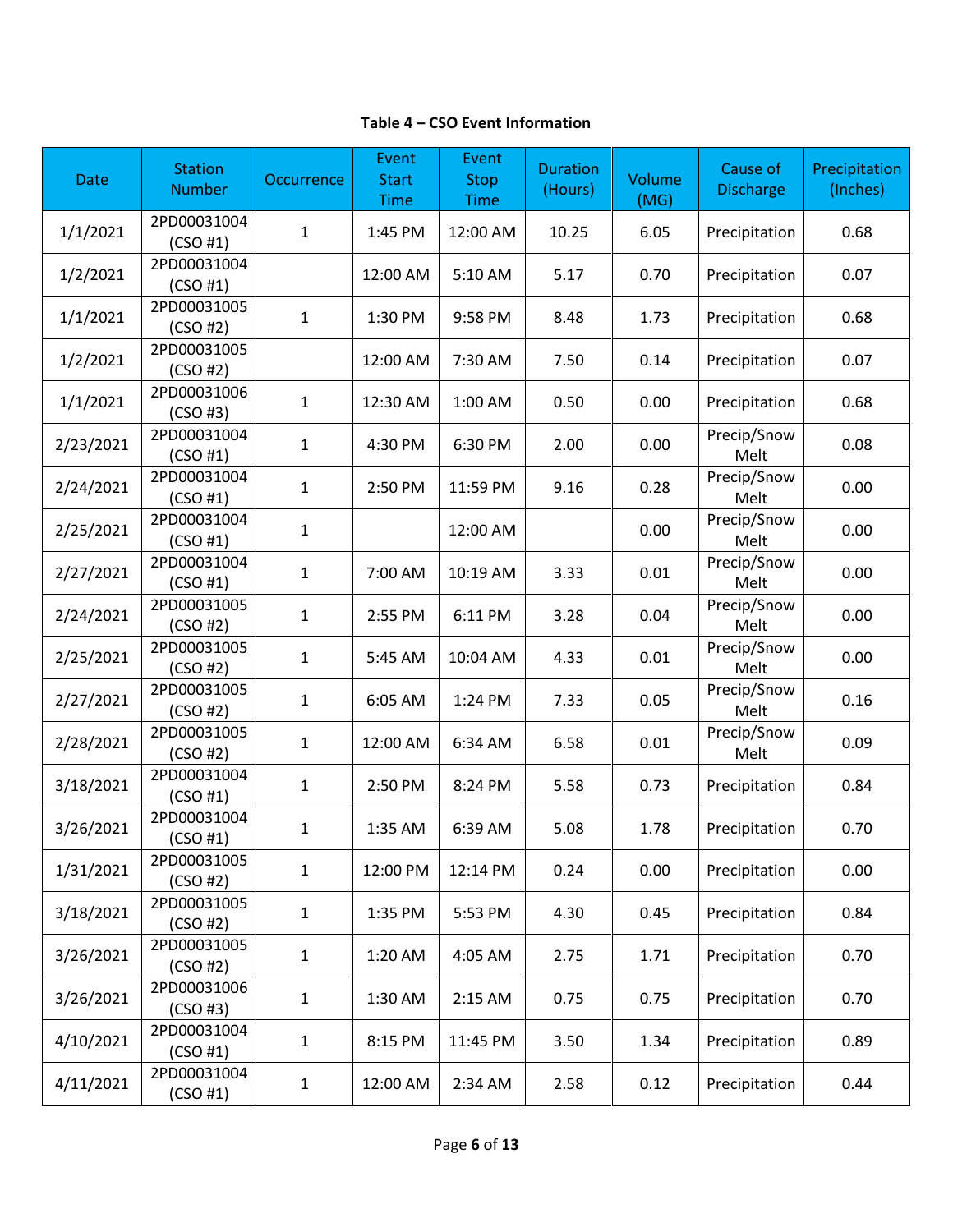| 4/29/2021 | 2PD00031004<br>(CSO #1) | $\mathbf{1}$ | 4:35 AM  | 12:15 AM | 19.67 | 5.39 | Precipitation | 1.89 |
|-----------|-------------------------|--------------|----------|----------|-------|------|---------------|------|
| 4/30/2021 | 2PD00031004<br>(CSO #1) |              | 2:00 AM  | 4:25 AM  | 2.42  | 0.00 | Precipitation | 0.02 |
| 4/10/2021 | 2PD00031005<br>(CSO#2)  | 1            | 7:25 PM  | 11:40 PM | 4.25  | 0.60 | Precipitation | 0.89 |
| 4/11/2021 | 2PD00031005<br>(CSO#2)  | $\mathbf{1}$ | 3:40 PM  | 6:05 PM  | 2.42  | 0.27 | Precipitation | 0.44 |
| 4/29/2021 | 2PD00031005<br>(CSO#2)  | $\mathbf 1$  | 3:45 AM  | 6:19 PM  | 14.58 | 4.93 | Precipitation | 1.89 |
| 4/30/2021 | 2PD00031005<br>(CSO#2)  |              | 3:30 AM  | 6:10 AM  | 2.67  | 0.03 | Precipitation | 0.02 |
| 4/29/2021 | 2PD00031006<br>(CSO#3)  | 1            | 5:30 AM  | 7:19 AM  | 1.83  | 0.24 | Precipitation | 1.89 |
| 5/9/2021  | 2PD00031004<br>(CSO #1) | $\mathbf 1$  | 8:10 AM  | 11:59 PM | 15.83 | 9.67 | Precipitation | 1.67 |
| 5/10/2021 | 2PD00031004<br>(CSO #1) |              | 12:00 AM | 1:49 PM  | 13.82 | 1.38 | Precipitation | 0.02 |
| 5/11/2021 | 2PD00031004<br>(CSO #1) | $\mathbf{1}$ | 12:20 PM | 1:00 PM  | 0.67  | 0.00 | Precipitation | 0.00 |
| 5/28/2021 | 2PD00031004<br>(CSO #1) | 1            | 1:05 PM  | 3:24 PM  | 2.33  | 0.02 | Precipitation | 0.68 |
| 5/9/2021  | 2PD00031005<br>(CSO#2)  | 1            | 6:25 AM  | 8:44 PM  | 14.33 | 4.98 | Precipitation | 1.67 |
| 5/10/2021 | 2PD00031005<br>(CSO#2)  |              | 12:00 AM | 8:00 AM  | 8.00  | 0.54 | Precipitation | 0.02 |
| 5/26/2021 | 2PD00031005<br>(CSO#2)  | $\mathbf 1$  | 11:25 AM | 12:20 PM | 0.92  | 0.12 | Precipitation | 0.44 |
| 5/28/2021 | 2PD00031005<br>(CSO#2)  | 1            | 4:40 AM  | 7:50 AM  | 3.17  | 0.52 | Precipitation | 0.68 |
| 5/9/2021  | 2PD00031006<br>(CSO#3)  | 1            | 9:15 AM  | 9:30 AM  | 0.25  | 0.00 | Precipitation | 1.67 |
| 6/2/2021  | 2PD00031004<br>(CSO#1)  | $\mathbf{1}$ | 10:35 AM | 5:45 PM  | 7.17  | 0.72 | Precipitation | 1.18 |
| 6/3/2021  | 2PD00031004<br>(CSO #1) |              | 0:00     | 2:25 AM  | 2.42  | 0.26 | Precipitation | 0.00 |
| 6/7/2021  | 2PD00031004<br>(CSO #1) | 1            | 6:05 PM  | 7:15 PM  | 1.17  | 0.00 | Precipitation | 0.24 |
| 6/8/2021  | 2PD00031004<br>(CSO #1) | 1            | 14:50    | 8:00 PM  | 5.17  | 0.71 | Precipitation | 0.97 |
| 6/9/2021  | 2PD00031004<br>(CSO #1) | 1            | 17:35    | 8:35 PM  | 3.00  | 0.14 | Precipitation | 0.56 |
| 6/10/2021 | 2PD00031004<br>(CSO #1) | 1            | 16:05    | 7:05 PM  | 3.00  | 0.56 | Precipitation | 0.40 |
| 6/18/2021 | 2PD00031004<br>(CSO #1) | 1            | 10:20    | 1:20 PM  | 3.00  | 0.12 | Precipitation | 0.56 |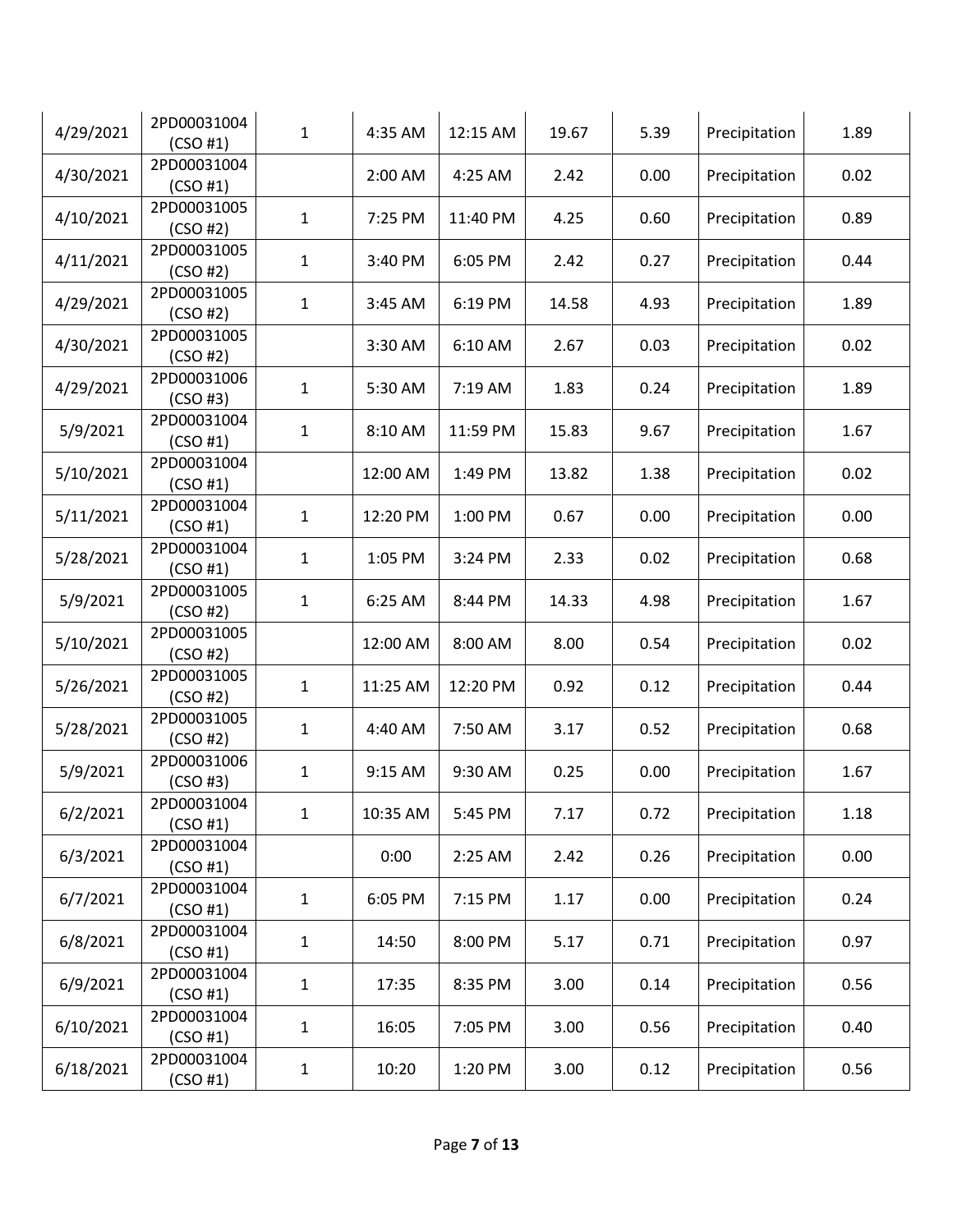| 6/21/2021 | 2PD00031004<br>(CSO #1) | $\mathbf{1}$   | 5:35 AM  | 8:39 AM  | 3.08  | 0.07  | Precipitation | 0.46 |
|-----------|-------------------------|----------------|----------|----------|-------|-------|---------------|------|
| 6/27/2021 | 2PD00031004<br>(CSO #1) | $\mathbf{1}$   | 2:00 PM  | 4:40 PM  | 2.67  | 0.00  | Precipitation | 0.59 |
| 6/29/2021 | 2PD00031004<br>(CSO #1) | 1              | 7:20 PM  | 9:00 PM  | 1.67  | 0.40  | Precipitation | 0.54 |
| 6/30/2021 | 2PD00031004<br>(CSO #1) | 1              | 3:20 PM  | 4:15 PM  | 0.92  | 0.04  | Precipitation | 0.36 |
| 6/2/2021  | 2PD00031005<br>(CSO#2)  | $\mathbf{1}$   | 9:45 AM  | 5:30 PM  | 7.75  | 1.23  | Precipitation | 1.18 |
| 6/3/2021  | 2PD00031005<br>(CSO#2)  |                | 12:00 AM | 12:10 AM | 0.17  | 0.01  | Precipitation | 0.00 |
| 6/7/2021  | 2PD00031005<br>(CSO#2)  | $\mathbf{1}$   | 5:25 PM  | 6:10 PM  | 0.75  | 0.23  | Precipitation | 0.24 |
| 6/8/2021  | 2PD00031005<br>(CSO#2)  | 1              | 1:30 PM  | 5:25 PM  | 3.92  | 1.55  | Precipitation | 0.97 |
| 6/9/2021  | 2PD00031005<br>(CSO#2)  | $\mathbf{1}$   | 12:10 AM | 7:14 AM  | 7.08  | 2.74  | Precipitation | 0.56 |
| 6/10/2021 | 2PD00031005<br>(CSO#2)  |                | 3:40 PM  | 4:55 PM  | 1.25  | 0.65  | Precipitation | 0.40 |
| 6/18/21   | 2PD00031005<br>(CSO#2)  | $\mathbf{1}$   | 9:35 AM  | 11:09 AM | 1.58  | 0.72  | Precipitation | 0.56 |
| 6/21/21   | 2PD00031005<br>(CSO#2)  | 1              | 5:05 AM  | 6:45 AM  | 1.67  | 0.68  | Precipitation | 0.46 |
| 6/27/21   | 2PD00031005<br>(CSO#2)  | 1              | 1:30 PM  | 3:00 PM  | 1.50  | 0.40  | Precipitation | 0.59 |
| 6/29/21   | 2PD00031005<br>(CSO#2)  | $\mathbf{1}$   | 7:00 PM  | 8:15 PM  | 1.25  | 0.70  | Precipitation | 0.54 |
| 6/30/21   | 2PD00031005<br>(CSO#2)  | $\mathbf{1}$   | 5:10 AM  | 8:25 AM  | 3.25  | 0.52  | Precipitation | 0.36 |
| 7/11/2021 | 2PD00031004<br>(CSO #1) | $\mathbf{1}$   | 6:25 AM  | 8:35 AM  | 2.17  | 0.80  | Precipitation | 0.76 |
| 7/15/2021 | 2PD00031004<br>(CSO #1) | 1              | 4:00 PM  | 7:10 PM  | 3.17  | 0.50  | Precipitation | 0.49 |
| 7/16/2021 | 2PD00031004<br>(CSO #1) | $\mathbf 1$    | 5:20 PM  | 12:00 PM | 18.67 | 3.09  | Precipitation | 1.53 |
| 7/17/2021 | 2PD00031004<br>(CSO #1) |                | 12:00 AM | 12:00 AM | 24.00 | 26.34 | Precipitation | 2.63 |
| 7/18/2021 | 2PD00031004<br>(CSO #1) |                | 12:00 AM | 3:04 AM  | 3.08  | 2.58  | Precipitation | 0.00 |
| 7/24/2021 | 2PD00031004<br>(CSO #1) | $\overline{2}$ | 7:20 AM  | 8:00 AM  | 0.67  | 0.00  | Precipitation | 0.30 |
| 7/25/2021 | 2PD00031004<br>(CSO #1) |                | 12:00 AM | 1:15 AM  | 1.25  | 0.01  | Precipitation | 0.15 |
| 7/11/2021 | 2PD00031005<br>(CSO#2)  | 1              | 6:35 AM  | 8:54 AM  | 2.33  | 1.07  | Precipitation | 0.76 |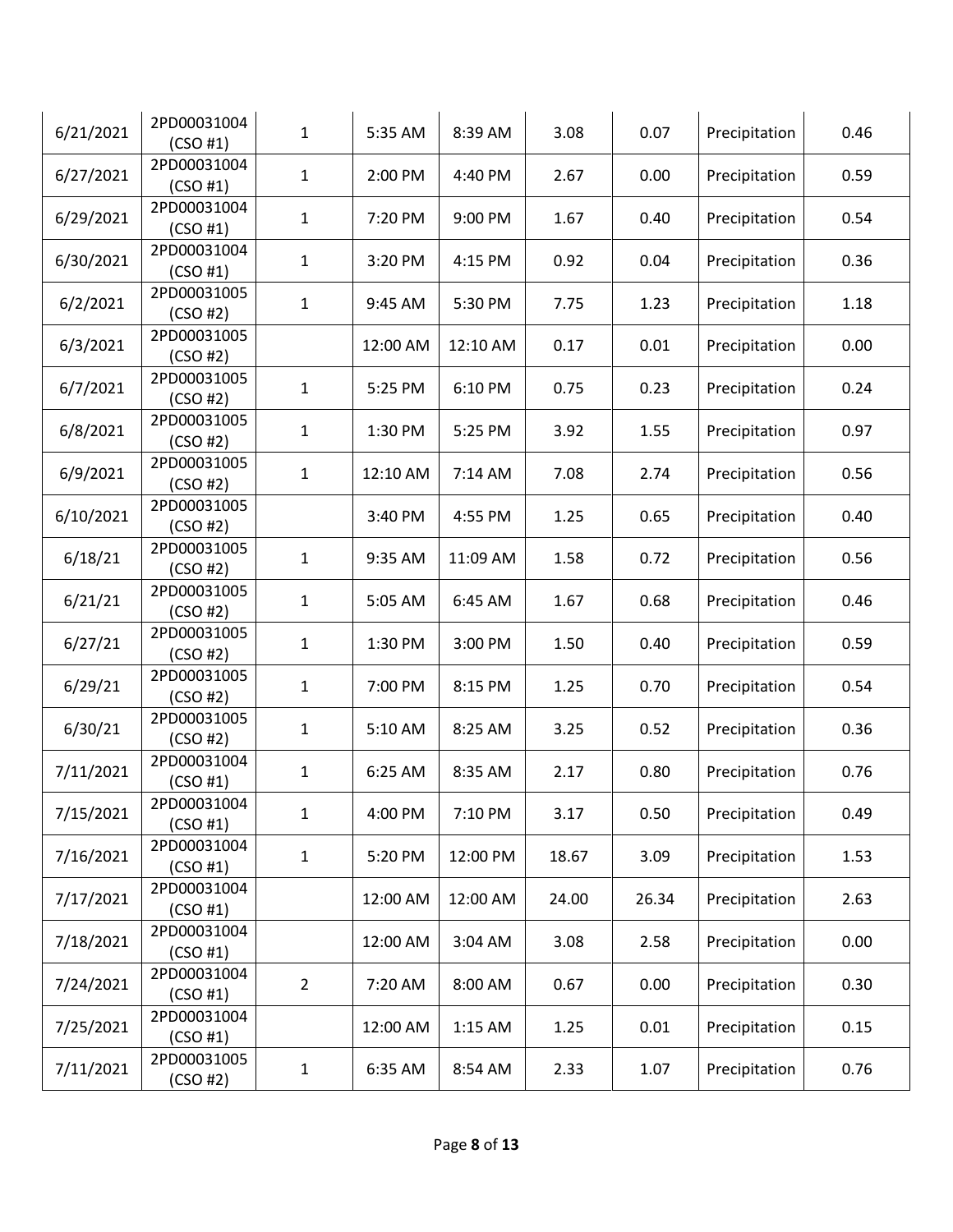| 7/13/2021 | 2PD00031005<br>(CSO#2)  | $\mathbf{1}$ | 2:45     | 4:10 AM  | 1.42  | 0.18  | Precipitation | 0.44 |
|-----------|-------------------------|--------------|----------|----------|-------|-------|---------------|------|
| 7/15/2021 | 2PD00031005<br>(CSO#2)  | $\mathbf{1}$ | 6:20 PM  | 7:45 PM  | 1.42  | 0.86  | Precipitation | 0.49 |
| 7/16/2021 | 2PD00031005<br>(CSO#2)  | 1            | 5:55 PM  | 9:25 PM  | 3.50  | 4.03  | Precipitation | 1.53 |
| 7/17/2021 | 2PD00031005<br>(CSO#2)  |              | 12:00 AM | 12:00 AM | 24.00 | 25.08 | Precipitation | 2.63 |
| 7/18/2021 | 2PD00031005<br>(CSO#2)  |              | 12:00 AM | 7:15 AM  | 7.25  | 1.61  | Precipitation | 0.00 |
| 7/24/2021 | 2PD00031005<br>(CSO#2)  | $\mathbf{1}$ | 11:45 PM | 12:00 AM | 0.25  | 0.07  | Precipitation | 0.30 |
| 7/25/2021 | 2PD00031005<br>(CSO#2)  |              | 12:00 AM | 1:10 AM  | 1.17  | 0.28  | Precipitation | 0.15 |
| 7/29/2021 | 2PD00031005<br>(CSO#2)  | $\mathbf{1}$ | 8:15 AM  | 9:15 AM  | 1.00  | 0.27  | Precipitation | 0.28 |
| 7/15/2021 | 2PD00031006<br>(CSO#3)  | $\mathbf{1}$ | 6:40 PM  | 7:05 PM  | 0.42  | 0.03  | Precipitation | 0.49 |
| 7/16/2021 | 2PD00031006<br>(CSO#3)  | 1            | 6:05 AM  | 7:50 AM  | 1.75  | 0.94  | Precipitation | 1.53 |
| 7/17/2021 | 2PD00031006<br>(CSO#3)  |              | 1:45 AM  | 12:00 AM | 22.25 | 27.13 | Precipitation | 2.63 |
| 7/18/2021 | 2PD00031006<br>(CSO#3)  |              | 12:00 AM | 2:30 AM  | 2.50  | 0.86  | Precipitation | 0.00 |
| 8/9/2021  | 2PD00031004<br>(CSO #1) | $\mathbf{1}$ | 1:40 PM  | 4:44 PM  | 3.08  | 0.26  | Precipitation | 0.78 |
| 8/11/2021 | 2PD00031004<br>(CSO #1) | $\mathbf{1}$ | 8:20 AM  | 12:30 PM | 4.17  | 0.30  | Precipitation | 0.71 |
| 8/25/2021 | 2PD00031004<br>(CSO #1) | $\mathbf{1}$ | 4:40 AM  | 6:25 AM  | 1.75  | 0.05  | Precipitation | 0.47 |
| 8/9/2021  | 2PD00031005<br>(CSO #2) | $\mathbf{1}$ | 2:40 PM  | 4:55 PM  | 2.25  | 1.16  | Precipitation | 0.78 |
| 8/11/2021 | 2PD00031005<br>(CSO#2)  | 1            | 8:40 AM  | 11:35 AM | 2.92  | 1.07  | Precipitation | 0.71 |
| 8/18/2021 | 2PD00031005<br>(CSO#2)  | $\mathbf 1$  | 4:35 PM  | 5:00 PM  | 0.42  | 0.02  | Precipitation | 0.34 |
| 8/25/2021 | 2PD00031005<br>(CSO#2)  | $\mathbf{1}$ | 4:45 AM  | 5:45 AM  | 1.00  | 0.20  | Precipitation | 0.47 |
| 8/29/2021 | 2PD00031005<br>(CSO#2)  | $\mathbf 1$  | 10:30 PM | 12:00 AM | 1.50  | 0.14  | Precipitation | 0.40 |
| 8/11/21   | 2PD00031006<br>(CSO#3)  | $\mathbf{1}$ | 8:50 AM  | 9:15 AM  | 0.42  | 0.03  | Precipitation | 0.71 |
| 8/25/21   | 2PD00031006<br>(CSO#3)  | $\mathbf 1$  | 5:00 AM  | 5:15 AM  | 0.25  | 0.01  | Precipitation | 0.47 |
| 9/4/2021  | 2PD00031004<br>(CSO #1) | $\mathbf{1}$ | 10:10 PM | 11:55 PM | 1.75  | 0.30  | Precipitation | 0.66 |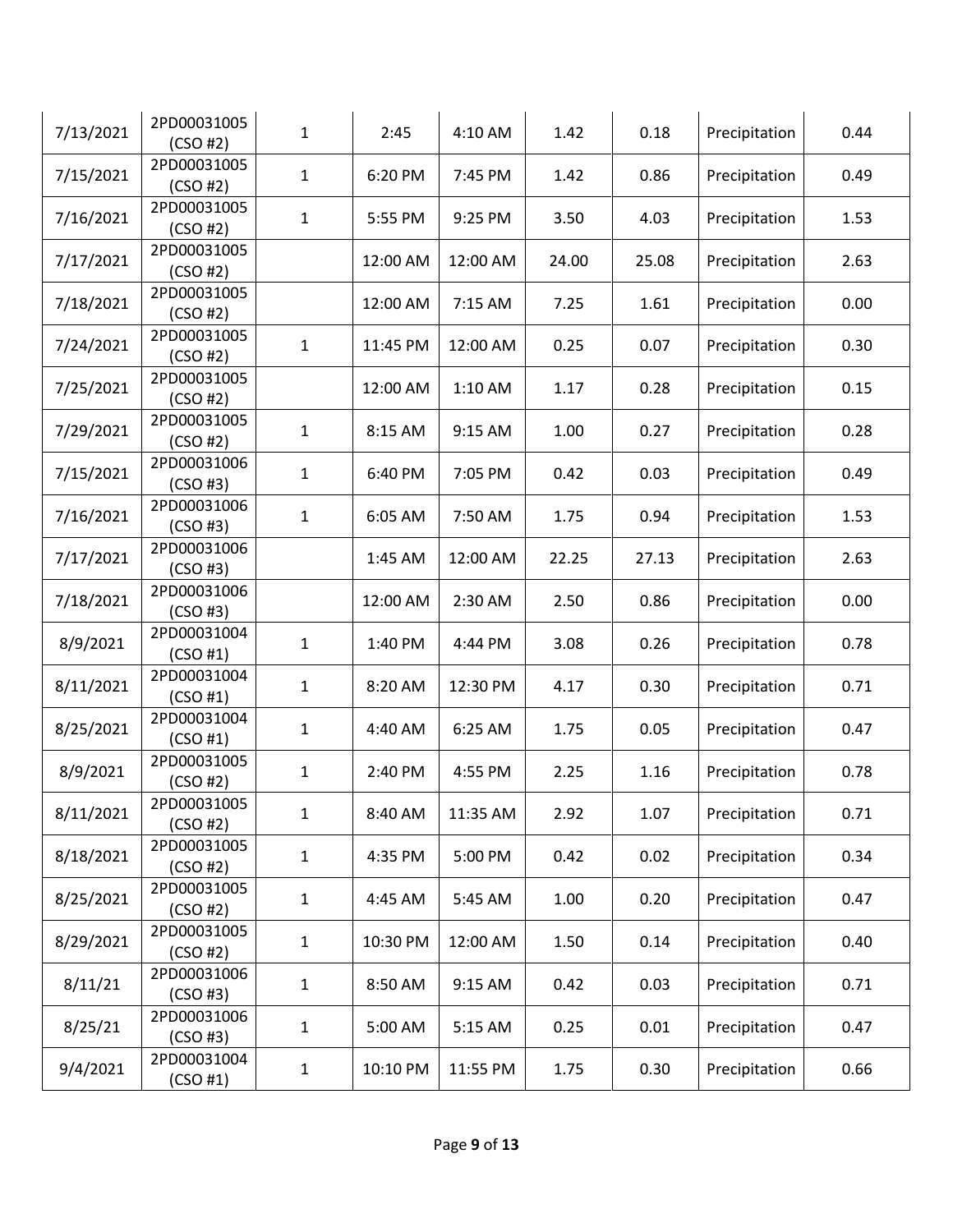| 9/5/2021   | 2PD00031004<br>(CSO #1) |              | 12:00 AM | 12:45 AM | 0.75  | 0.15 | Precipitation | 0.02 |
|------------|-------------------------|--------------|----------|----------|-------|------|---------------|------|
| 9/22/2021  | 2PD00031004<br>(CSO #1) | $\mathbf{1}$ | 6:50 AM  | 11:54 PM | 17.08 | 4.17 | Precipitation | 2.61 |
| 9/23/2021  | 2PD00031004<br>(CSO #1) |              | 12:00 AM | 12:24 AM | 0.41  | 0.64 | Precipitation | 0.29 |
| 9/4/2021   | 2PD00031005<br>(CSO#2)  | $\mathbf{1}$ | 10:25 PM | 11:29 PM | 1.08  | 0.24 | Precipitation | 0.66 |
| 9/22/2021  | 2PD00031005<br>(CSO#2)  | $\mathbf{1}$ | 2:10 AM  | 6:29 PM  | 16.33 | 3.61 | Precipitation | 2.61 |
| 9/23/2021  | 2PD00031005<br>(CSO#2)  | $\mathbf{1}$ | 12:00 AM | 2:25 AM  | 2.42  | 0.14 | Precipitation | 0.29 |
| 9/4/2021   | 2PD00031006<br>(CSO#3)  | 1            | 11:15 PM | 11:19 PM | 0.08  | 0.00 | Precipitation | 0.66 |
| 10/3/2021  | 2PD00031004<br>(CSO #1) | 1            | 7:55 PM  | 8:29 PM  | 0.58  | 0.00 | Precipitation | 0.54 |
| 10/15/2021 | 2PD00031004<br>(CSO #1) | $\mathbf{1}$ | 2:40 PM  | 4:29 PM  | 1.83  | 0.12 | Precipitation | 0.48 |
| 10/24/2021 | 2PD00031004<br>(CSO #1) | $\mathbf{1}$ | 8:50 PM  | 11:54 PM | 3.08  | 1.08 | Precipitation | 1.00 |
| 10/25/2021 | 2PD00031004<br>(CSO #1) |              | 12:00 AM | 9:34 AM  | 9.58  | 0.70 | Precipitation | 0.73 |
| 10/29/2021 | 2PD00031004<br>(CSO #1) | 1            | 6:25 PM  | 6:40 PM  | 0.25  | 0.00 | Precipitation | 0.71 |
| 10/3/2021  | 2PD00031005<br>(CSO#2)  | 1            | 7:45 PM  | 8:40 PM  | 0.92  | 0.04 | Precipitation | 0.54 |
| 10/15/2021 | 2PD00031005<br>(CSO#2)  | $\mathbf{1}$ | 12:00 AM | 2:15 AM  | 2.25  | 0.54 | Precipitation | 0.48 |
| 10/24/2021 | 2PD00031005<br>(CSO#2)  | 1            | 9:10 PM  | 11:50 PM | 2.67  | 1.29 | Precipitation | 1.00 |
| 10/25/2021 | 2PD00031005<br>(CSO#2)  |              | 4:30 AM  | 7:55 AM  | 3.42  | 1.67 | Precipitation | 0.73 |
| 10/28/2021 | 2PD00031005<br>(CSO#2)  | 1            | 10:25 PM | 11:35 PM | 1.17  | 0.02 | Precipitation | 0.27 |
| 10/29/2021 | 2PD00031005<br>(CSO#2)  | $\mathbf{1}$ | 4:00 AM  | 7:30 AM  | 3.50  | 0.86 | Precipitation | 0.71 |
| 10/30/2021 | 2PD00031005<br>(CSO#2)  | 1            | 3:10 AM  | 5:14 AM  | 2.08  | 0.04 | Precipitation | 0.22 |
| 10/24/2021 | 2PD00031006<br>(CSO#3)  | 1            | 9:30 PM  | 10:15 PM | 0.75  | 0.03 | Precipitation | 1.00 |
| 11/11/2021 | 2PD00031004<br>(CSO #1) | 1            | 8:15 PM  | 9:04 PM  | 0.83  | 0.00 | Precipitation | 0.37 |
| 11/18/2021 | 2PD00031004<br>(CSO#1)  | 1            | 12:50 PM | 2:00 PM  | 1.17  | 0.00 | Precipitation | 0.20 |
| 12/5/2021  | 2PD00031004<br>(CSO #1) | 1            | 4:45 PM  | 5:25 PM  | 0.67  | 0.00 | Precipitation | 0.38 |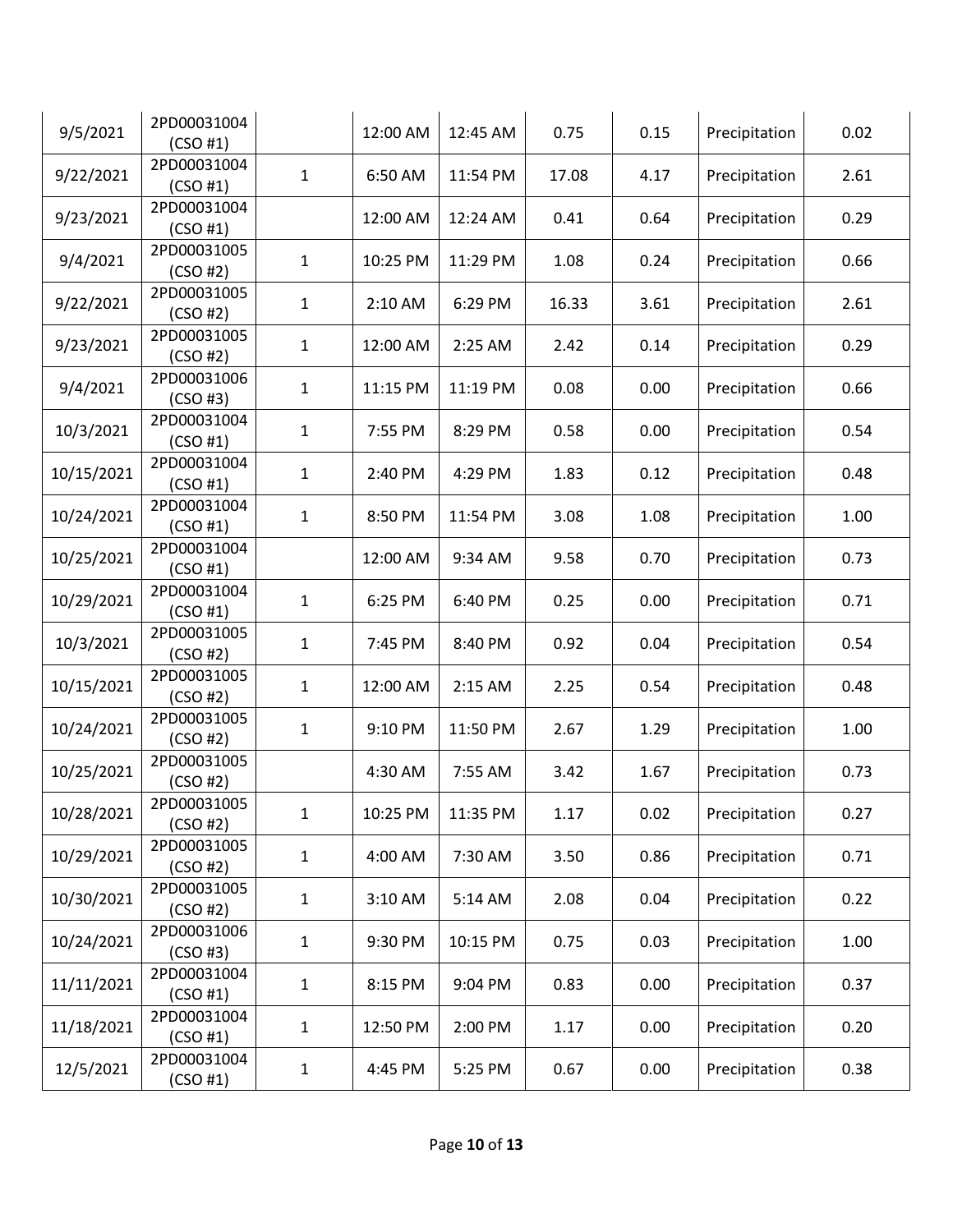| 12/11/2021 | 2PD00031004<br>(CSO#1) | 1            | 1:35 AM   | 6:39 AM   | 5.08 | 0.49 | Precipitation | 0.54 |
|------------|------------------------|--------------|-----------|-----------|------|------|---------------|------|
| 12/18/2021 | 2PD00031004<br>(CSO#1) | $\mathbf{1}$ | 10:05 AM  | 10:54 AM  | 0.83 | 0.00 | Precipitation | 0.83 |
| 12/25/2021 | 2PD00031004<br>(CSO#1) | 1            | 5:30 AM   | 2:40 PM   | 9.17 | 3.14 | Precipitation | 1.03 |
| 12/27/2021 | 2PD00031004<br>(CSO#1) | 1            | $3:45$ AM | 12:40 PM  | 8.92 | 1.33 | Precipitation | 0.60 |
| 12/28/2021 | 2PD00031004<br>(CSO#1) | $\mathbf{1}$ | 3:45 PM   | 11:40 PM  | 7.92 | 0.92 | Precipitation | 0.42 |
| 12/29/2021 | 2PD00031004<br>(CSO#1) | 1            | 12:00 AM  | $3:15$ AM | 3.25 | 0.04 | Precipitation | 0.00 |
| 12/5/2021  | 2PD00031005<br>(CSO#2) | 1            | 4:45 PM   | 5:40 PM   | 0.92 | 0.04 | Precipitation | 0.38 |
| 12/25/2021 | 2PD00031006<br>(CSO#3) | $\mathbf{1}$ | 6:10 AM   | 7:05 AM   | 0.92 | 0.15 | Precipitation | 1.03 |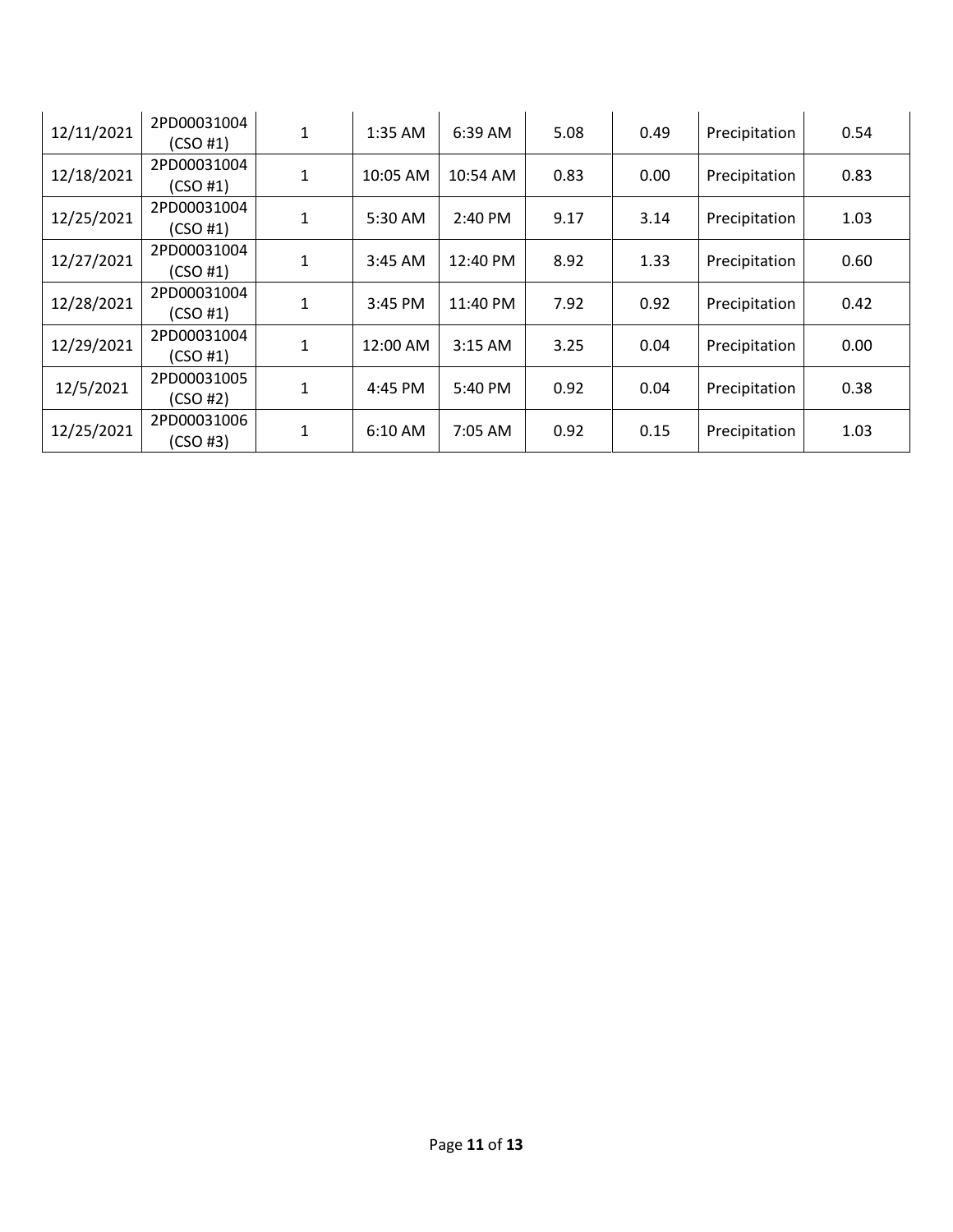| <b>Station Number</b> | <b>Overflow Frequency</b> | <b>Estimated Volume (MG)</b> |
|-----------------------|---------------------------|------------------------------|
| 2PD00031004 (CSO #1)  | 46                        | 77.4650                      |
| 2PD00031005 (CSO #2)  | 45                        | 70.1244                      |
| 2PD00031006 (CSO #3)  | 11                        | 30.1648                      |
| 2PD00031008 (CSO #5)  | $\mathbf 0$               | 0.0000                       |
|                       |                           |                              |
| Total                 | 102                       | 177.7542                     |

## **Table 5 – Annual Overflow per Combined Sewer**